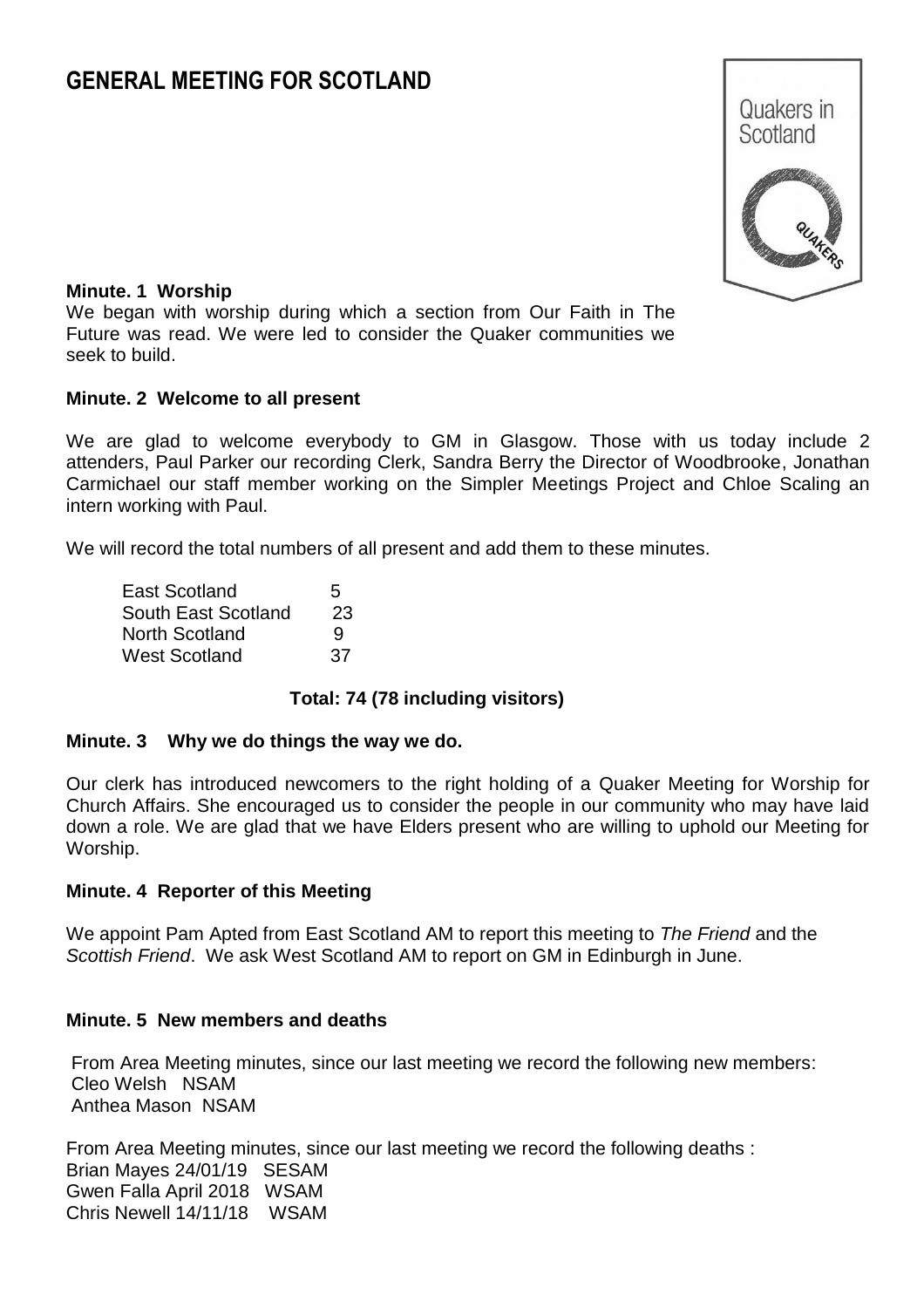# **Minute. 6 Proposed dates and Venues for 2020-21**

Proposed dates for GM 2020/21

 7 th March 2020 South East (already agreed) 6<sup>th</sup> June 2020 North 12th September 2020 East 14th November 2020 West 6<sup>th</sup> March 2021 North

We ask that the Area Meetings concerned confirm that these dates are suitable with the local meeting and the venue. Also that they inform the GM clerk of the venue and the contact details of the person nominated to oversee the local arrangements.

# **Minute. 7 Reports on Meeting for Sufferings held on 23-25 November 2018 and 2 February 2019**

We receive, and are grateful for the reports on Meeting for Sufferings that were circulated with the documents in advance of this meeting and are attached to these minutes. At Meeting for Sufferings, business is considered in our name. Our representatives and their reports are important to the working and life of our Yearly Meeting. Please try to keep abreast of what is happening by reading the reports and speaking with your Area Meeting or GM reps.

# **Minute. 8 Update on Action of Churches Together in Scotland**

Huw Lloyd Richards has written a short report on the current position with ACTS. We are glad of these updates. This topic will be for further discernment by GM on June  $8<sup>th</sup>$  in Edinburgh.

# **Minute. 9 Scottish Churches Parliamentary Office Advisory Group report**

We thank Phil Lucas for his work on this SCPOAG on our behalf and we feel that a link between our PEWG and this group is an important one. We receive his report on the last years work at on this committee which was circulated with documents in advance of this meeting and is attached to these minutes.

# **Minute.10 Parliamentary Engagement Working Group report**

We receive and are grateful for the work of our PEWG and for their most recent report which has been circulated with documents in advance of this meeting and is attached to these minutes.

# **Minute. 11 Quaker Committee for Christian and Interfaith Relations co-option**

It was felt by Huw Lloyd Richards (our representative on ACTS) and GM Committee that a link that provided communication between GM, Quaker Committee for Christian and Interfaith Relations, and the changing situation in ACTS would be beneficial to all involved. Clerks of both QCCIR and GM have considered this, and Huw Lloyd Richards has now been co-opted onto QCCIR. The minute from QCCIR that follows records the terms of this co-option.

# *QCCIR/19/02 Welcome and membership EXTRACT*

*We welcome our new member Huw Lloyd Richards, of East Scotland AM. Huw has been coopted at the request of General Meeting for Scotland, in light of his role as Secretary of the Transition Group for Action of Churches Together in Scotland (ACTS). This was agreed by the*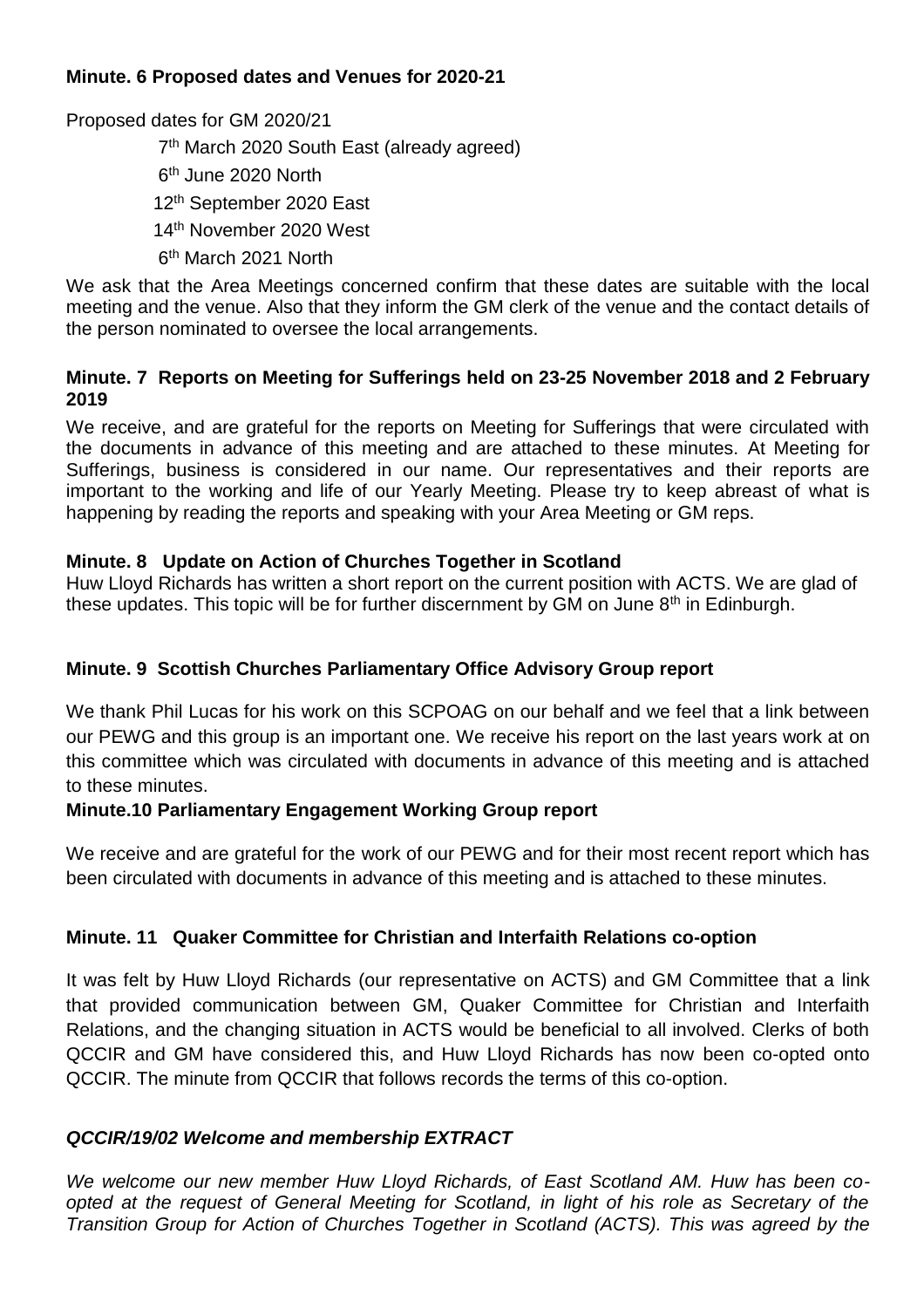*clerks on a between-meetings basis and is to run for his period of appointment in this role, or for three years (Jan 2019 - Dec 2021), whichever is the shorter.*

### **Minute. 12 Part One of "Scottish Quakers: How do we liberate ourselves to focus on spiritual growth, community building and witness in the world?"**

Paul Parker began his presentation with reading from Advices and Queries no.27 – Live Adventurously. He asked us to consider whether we could see this advice not just for us as individuals but for us as a collective. Can we see it as a challenge?

Can we go carefully but boldly?

Paul reminded us of the discussions and discernments we had had in Perth on 13th September last year. (See documents in advance of todays GM) We had worked out what was important to us and what makes us who we are. In Scotland we have such a strong community with so much to draw on. So much passion.

Paul led us to acknowledge how things are changing both in the wider world and in our own lives. He reminded us of what we had said were the true essentials that we felt we needed to look after. In September we had begun to consider what needs to be done differently and what needs to stay the same. Are the structures that we have working for us doing so in ways that are joyous and adventurous?

Paul spoke of the idea of coppicing. We were led to consider "What is the heartwood of Quakerism? "When we trim back, what new shoots are ready to grow?

"If I go to walk into the forest, I'd rather it was one where the Light would get in" Paul

During some reflection time we heard from Friends about the joy of service and the importance of learning about each other in the things that are eternal. We heard that meeting together in places that are counter intuitive at the time of the move ends up being just the coppicing that was needed to enable new shoots to flourish.

We are encouraged to open our eyes to different and new opportunities. Young Adult Friends are thriving, and we can learn from them. We hope we can include Woodbrooke in this adventure of learning.

There is more freedom than some of us think to do some things differently. We shouldn't constrain ourselves by looking too hard for permission.

Can we boldly (yet cautiously) take a Holy opportunity and be purposely expectant?

Are we ready to jump off a cliff and wait for the wind to be beneath our wings?

### **Minute. 13 Stop Climate Chaos**

Following minute 12 of GM held 17/11/18 Joyce Taylor has given us more detail on Stop Climate Chaos. We agree to join this organisation. Details will be attached to these minutes.

### **Minute. 14 Nominations**

We are grateful for the work of our GM nominations committee. They have brought us the following names;

**Scottish Churches Parliamentary Office Advisory Group** (ex-officio member of the Parliamentary Engagement Working Group) Huw Lloyd-Richards June 2019 to June 2022

### **Northern Friends Youth Events Trust**

Ken Latham with immediate effect until December 2021

These names being acceptable we appoint them accordingly.

### **Children and Young People's Advocate Support**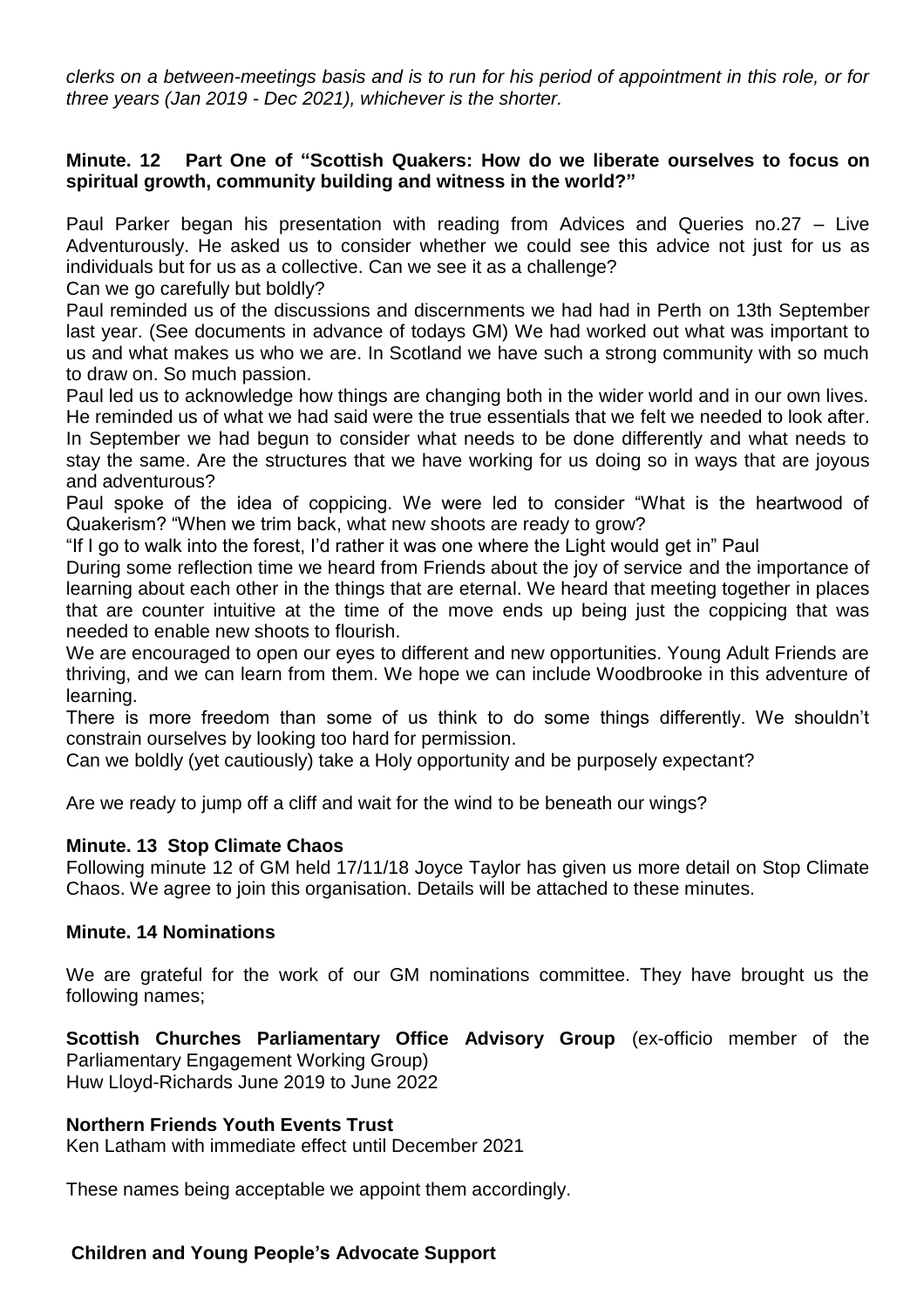Until January 2019 the role of CYP Advocate Support, currently held by Madeleine Harding has been a BYM appointment. There have been changes to the way this role is to work in England and there will no longer be CYP Advocate Support people appointed by BYM. It was suggested to us by Children and Young People's Committee of BYM that, as this role works really well in Scotland, it could be made a GM appointment. GM committee and GM Nominations agree. We are glad to appoint Madeleine Harding to serve as GM CYP Advocate Support for Scotland with immediate effect until December 2021. We ask GM Nominations to begin to search for someone to shadow Madeleine in this role as soon as possible so as to ensure a comprehensive hand over.

### **Minute. 15 Part Two of "Scottish Quakers: How do we liberate ourselves to focus on spiritual growth, community building and witness in the world?"**

We are thankful that we have embarked on this exercise over the last few years. We are thankful for today and all that we have experienced. We are clear that we have energy, community, passion and a willingness to Live Adventurously.

We have met in small groups to consider the Menu for Change paper. This document is attached to these minutes.

On feeding back, we realise that a minute at this point cannot gather the detail, so we ask our clerks to work on a summary paper of the findings. This will be circulated as soon as it is ready. We ask that this be shared with local meetings.

We are particularly keen to enable better communication between AMs. We do have a newly constructed Communications Group who are tasked with looking at communication across Scotland. We look forward to hearing from them when they are ready.

We have returned often to the idea of inviting Woodbrooke to work in Scotland with us on spiritual and role holder courses. Indeed, all types of learning and development would be most welcome.

We were moved by the feeling in one group that, although we have been tasked by previous GM minutes to tackle our feelings of overburdened-ness, we need to be careful that we are always approaching these considerations being led by the Spirit.

We feel strongly that we don't want to lose sight of this process and discernment. We ask our GM Committee to ensure it comes back to a future GM agenda.

# **Minute. 16 Closing Minute**

We record our thanks to West Scotland Friends for being our hosts at this GM and look forward to meeting again on 8<sup>th</sup> June in Edinburgh.  $\qquad \qquad .$ 

Adwoa Bittle Clerk